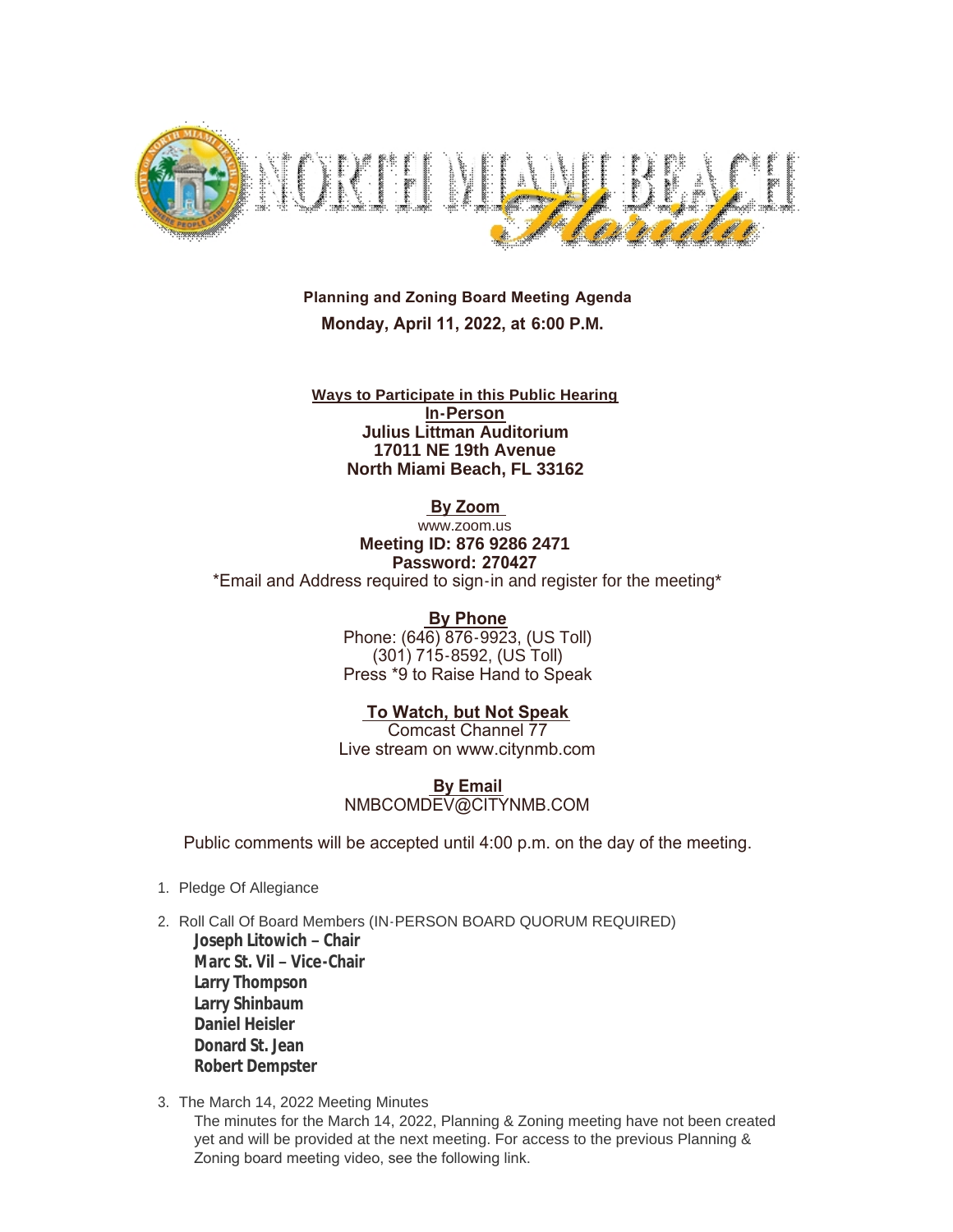## [HTTPS://CITYNMB.GRANICUS.COM/MEDIAPLAYER.PHP?](https://citynmb.granicus.com/MediaPlayer.php?view_id=1&clip_id=907) VIEW\_ID=1&CLIP\_ID=907

- 4. Quasi-Judicial Public Hearing
	- 4.I. Swearing In
	- 4.II. Awning Variance At 2811 NE 164th Street Requested By Ana And Mark A. Antonio A RESOLUTION OF THE MAYOR AND CITY COMMISSION OF THE CITY OF NORTH MIAMI BEACH, FLORIDA, GRANTING A VARIANCE FROM SECTION 24-81 (A)(2) OF THE ZONING AND LAND DEVELOPMENT CODE TO PERMIT AN AWNING TO ENCROACH 17 FEET INTO THE SIDE INTERIOR SETBACK, WHEREAS THE CODE ALLOWS A MAXIMUM OF 5 FEET; CONFIRMING EXPIRATION AND LIMITATION OF APPROVAL; PROVIDING FOR CONFLICTS, AND PROVIDING FOR AN EFFECTIVE DATE

Documents:

[2811 NE 164TH ST UNIT 1 - AWNING VARIANCE - STAFF REPORT.PDF](https://www.citynmb.com/AgendaCenter/ViewFile/Item/633?fileID=24806) [SITE PLAN.PDF](https://www.citynmb.com/AgendaCenter/ViewFile/Item/633?fileID=24803) [SITE PHOTO.PDF](https://www.citynmb.com/AgendaCenter/ViewFile/Item/633?fileID=24804) [ENGINEERING PLANS.PDF](https://www.citynmb.com/AgendaCenter/ViewFile/Item/633?fileID=24807) [COURTESY NOTICE.PDF](https://www.citynmb.com/AgendaCenter/ViewFile/Item/633?fileID=24808) [LETTER OF INTENT.PDF](https://www.citynmb.com/AgendaCenter/ViewFile/Item/633?fileID=24809) [APPLICATION.PDF](https://www.citynmb.com/AgendaCenter/ViewFile/Item/633?fileID=24805)

4.III. Elevation Modification – "Jungle Boys" Medical Marijuana Dispensary – 3495 North Miami Beach Boulevard Requested By Ian Bacheikov And Wesley Hevia On Behalf Of Green Ops Group FL, LLC

A RESOLUTION OF THE MAYOR AND CITY COMMISSION OF THE CITY OF NORTH MIAMI BEACH, FLORIDA, AMENDING SITE PLAN APPROVAL GRANTED UNDER RESOLUTION NO. 2019-111, TO GRANT A MINOR SITE PLAN REVISION TO CHANGE THE EXTERIOR ELEVATIONS AT 3495 NORTH MIAMI BEACH BOULEVARD, NORTH MIAMI BEACH, FLORIDA; PROVIDING FOR FINDINGS OF FACT; CONFIRMING EXPIRATION AND LIMITATION OF APPROVAL; PROVIDING FOR CONFLICTS; AND PROVIDING FOR AN EFFECTIVE DATE.

Documents:

22-13 JUNGLE BOYS - 3495 N MIAMI BEACH BLVD - ELEVATION [MODIFICATION STAFF REPORT.PDF](https://www.citynmb.com/AgendaCenter/ViewFile/Item/619?fileID=24761) 22-13 JUNGLE BOYS - [ELEVATION MODIFICATION DRAFT](https://www.citynmb.com/AgendaCenter/ViewFile/Item/619?fileID=24760)  RESOLUTION.PDF [PLANS.PDF](https://www.citynmb.com/AgendaCenter/ViewFile/Item/619?fileID=24765) [APPLICATION.PDF](https://www.citynmb.com/AgendaCenter/ViewFile/Item/619?fileID=24763) [LETTER OF INTENT.PDF](https://www.citynmb.com/AgendaCenter/ViewFile/Item/619?fileID=24764)

5. Legislation

None

- 6. Discussion Items
	- 1. Multi-Family Parking regulations analysis presentation
	- 2. Toras Emes East Campus site plan application was approved at the March 24, 2022, City Commission Meeting.
	- 3. NMB Place and Echad were deferred at the March 24, 2022, City Commission Meeting.